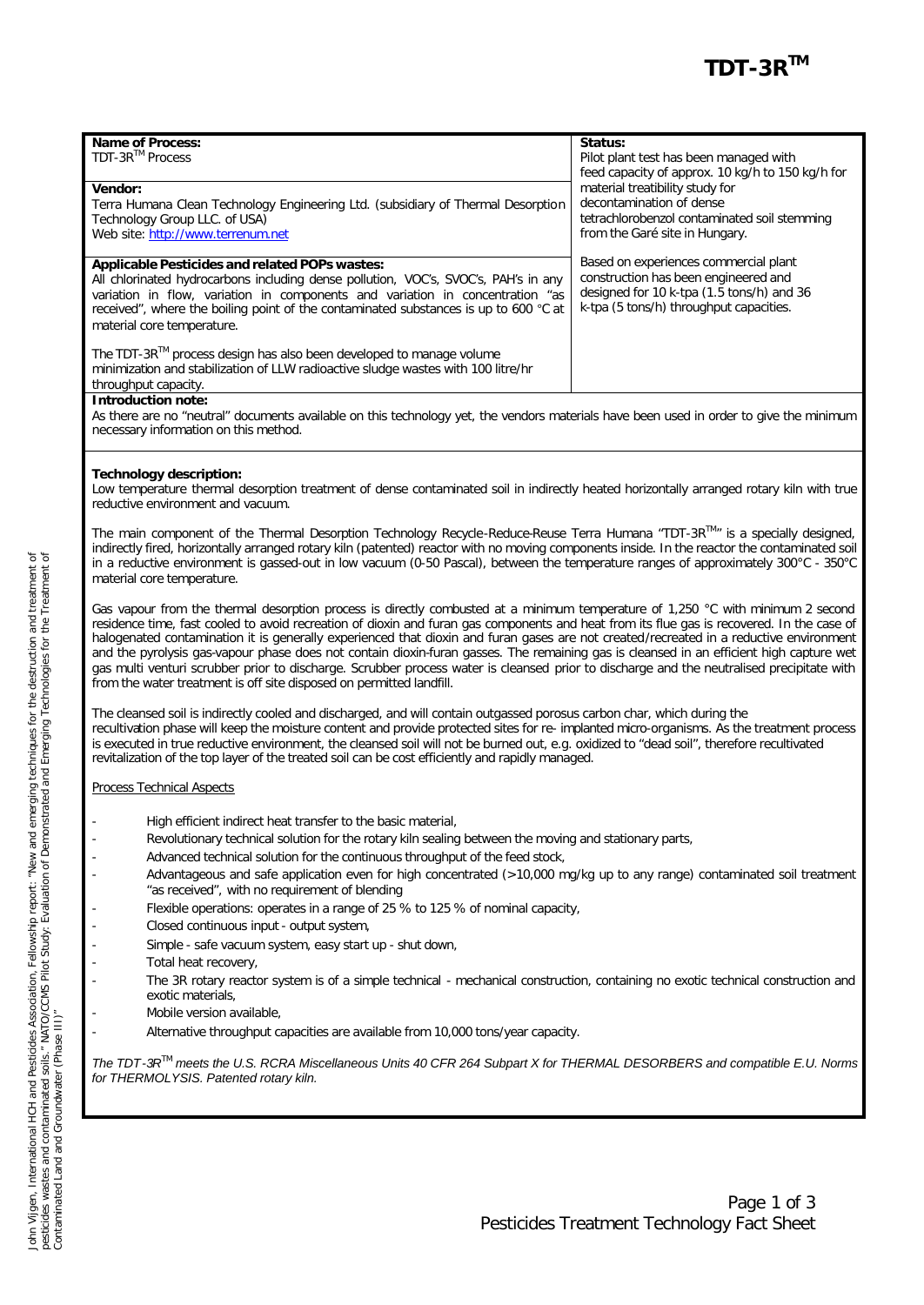

# **Performance:**

# **Treatment efficiency:**

The TDT-3R<sup>™</sup> provides high treatment efficiency in terms of efficient heat transfer by indirectly means for removal of volatile contamination in any composition and concentration. The downsized environment in absence of air provides providing opportunity to treat contaminated soil with variation in flow, composition and concentration of toxic components. The downsized environment also provides low volume of gas-vapour flow, which is post burned in 1,250 °C during min. 2 sec residence time, off-gas is fast cooled and cleansed in a high performance Multi Venturi off-gas scrubber. Process modelling has been executed for chlorinated compounds, which has been proven by pilot scale tests with feed capacity of approx. 150 kg/h and soil moisture content average 26 % for hydrocarbon contamination and with 10 kg/h feed capacity for dense tetrachlorobenzene contamination, whereas minimum 99,5% DRE has been reached at 350 °C material treatment temperature. By rising the treatment temperature to approx. 400 °C in the full-scale design it is expected that minimum 99,9 % efficiency will be reached, while still maintaining the cost efficient performance of the treatment.

Dioxins and Furans [2]:

The main thermal desorption – Thermolysis process avoids creation of dioxin D and furan F gases by its nature. The high temperature post burning and fast cooling of the off-gas flow eliminates recreation of D/F. The re-creation of D/F is also avoided by the construction design, furthermore flux of soot and particles into the gas vapour phase, imperfect burn of organic components in the post combustion phase, flux of heavy metals into gas-vapour phase and oxidation of heavy metals in the solid phase.

# **Throughput:**

Typical full scale plant throughput designs are of the order of 10,000 to 36,000 tons per year capacity with considerations of typically 6000 working hours per year. The contaminated soil feed material directly treated "as received" may be of any variating composition and concentration of volatile pollutants with boiling point of any range less than 600 °C. For soil decontamination treatment the advantageous low 300 °C – 350 °C material core temperature is applied.

# **Wastes/Residuals:**

Process water on site cleansed and recycled, sludge from scrubber is removed for landfill disposal (volume is depending on the input concentration of contaminated soil).

# **Reliability:**

On the pilot test program 80% plant availability was achieved, while the full-scale plants has been designed for 6000 hrs and up to 7200 hrs per year continuous operation.

# **Limitations:**

Contamination with non-volatile components only (such as heavy metals, except Mercury), where no pyrolysis separation of components is possible. Explosives. Liquids.